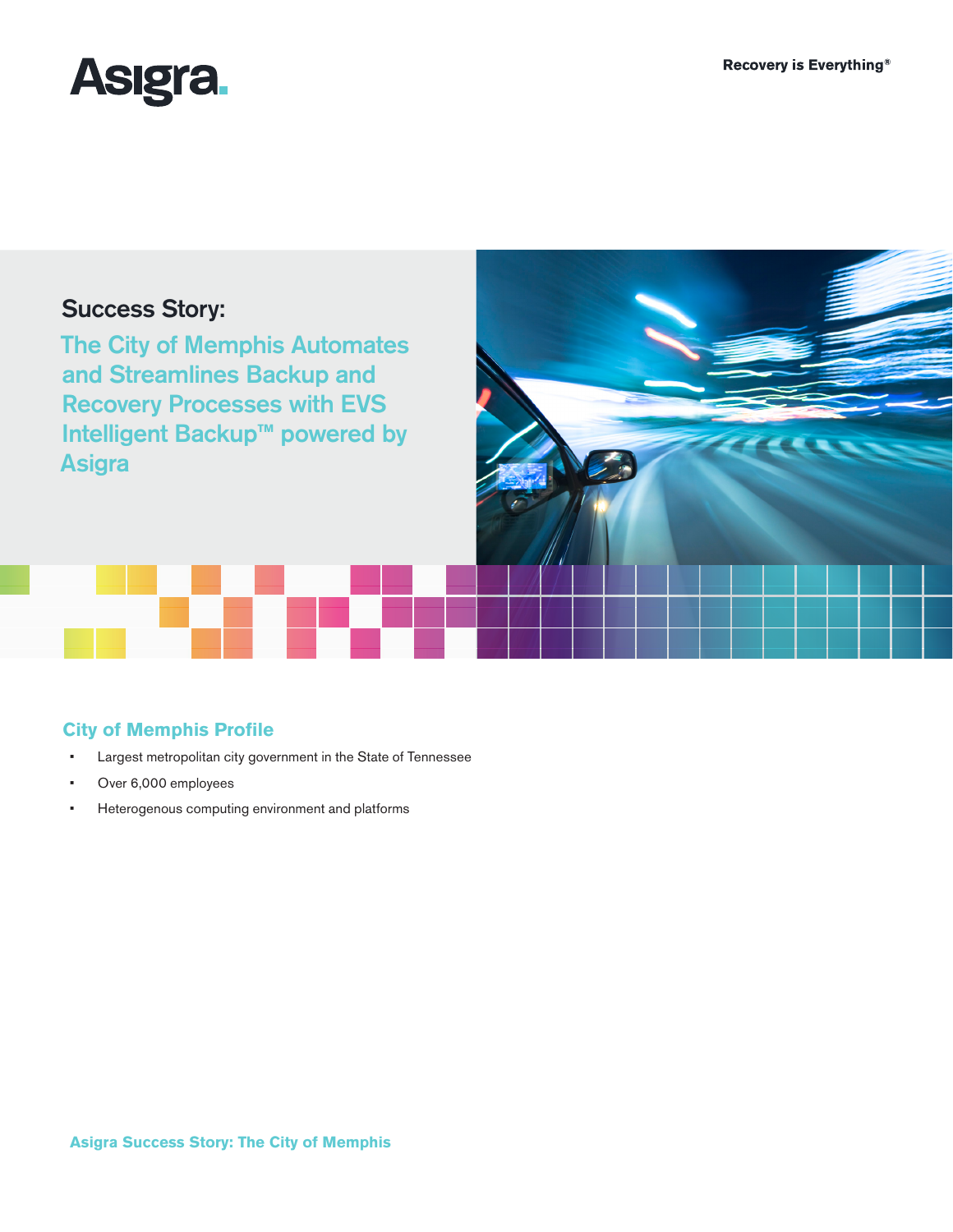

# **The City of Memphis**

With its central geographic location, transportation infrastructure, and a population of more than 1.3 million, the City of Memphis provides services to a wide range of business, government employees, citizens, and visitors.

The City uses its technological infrastructure to communicate to the public, manage the city government operations, and reach out to the visitor and investor community beyond the City's borders. The City's main data center provides backup to almost every department in the city, including the police, vehicle inspection, geographic data, photographs, and employee information.



#### **Business**

The City of Memphis was looking to adopt new technologies to create efficiencies and innovation through backup and recovery. Meeting the City's recovery objectives was a significant challenge with an expanding set of applications and heightened sensitivity to data loss.

"It is my job as CIO of the City to find technologies that are flexible, agile, and scalable to meet the rapidly changing landscape, across people, processes and infrastructure. At the same time, I was looking for solutions that are affordable in times of budgetary constraint." - Brent Nair, Chief Information Officer at The City of Memphis.

# **Nightly Online Backups Create Efficiency**

The City of Memphis put out a bid for data backup companies, and EVS met the criteria of capability and credentials, including being a local provider and a certified women and minority-owned business.

 "Our decision to go with EVS for our backup and recovery needs was based on several factors, including their use of innovative technologies, their ability to take the data off-site, automate and reduce labor, and provide an excellent level of responsiveness," said Brent Nair, CIO of The City of Memphis.

The product that EVS put in place – EVS Intelligent Backup™ powered by Asigra, a combination of Asigra DS-Client, DS-System, and Backup Lifecycle Management software – allowed for nightly backups of changed data, which was a huge benefit in terms of efficiency.

City governments have unique needs for access to archival data, because of Sunshine and the Freedom of Information Acts. EVS was able to implement the Asigra Backup Lifecycle Management solution, which allows access to all archival data by trading speed for cost. For example, accessing a file from last week will cost the client more but be delivered quickly, while accessing an email from two years ago will be lower cost but delivered in a less timely manner.

"We often have requests for access to archival data, especially emails," said Nair. "Before we started working with EVS, it would be a very time-consuming and laborious task to search through a large number of backup tapes and locate the proper one. There are often time constraints associated with meeting Freedom of Information regulations, and the EVS powered by Asigra solution allowed us to quickly and efficiently access a large amount of data, without having to pay a premium price for all data we accessed."

### **Online Backup Reduces Downtime and Lowers Costs**

The City of Memphis was able to ensure the safety of their data, and be disaster-ready; the data was out of the building in a secure off-site location. The City of Memphis had better control over the lifecycle of the data, and the